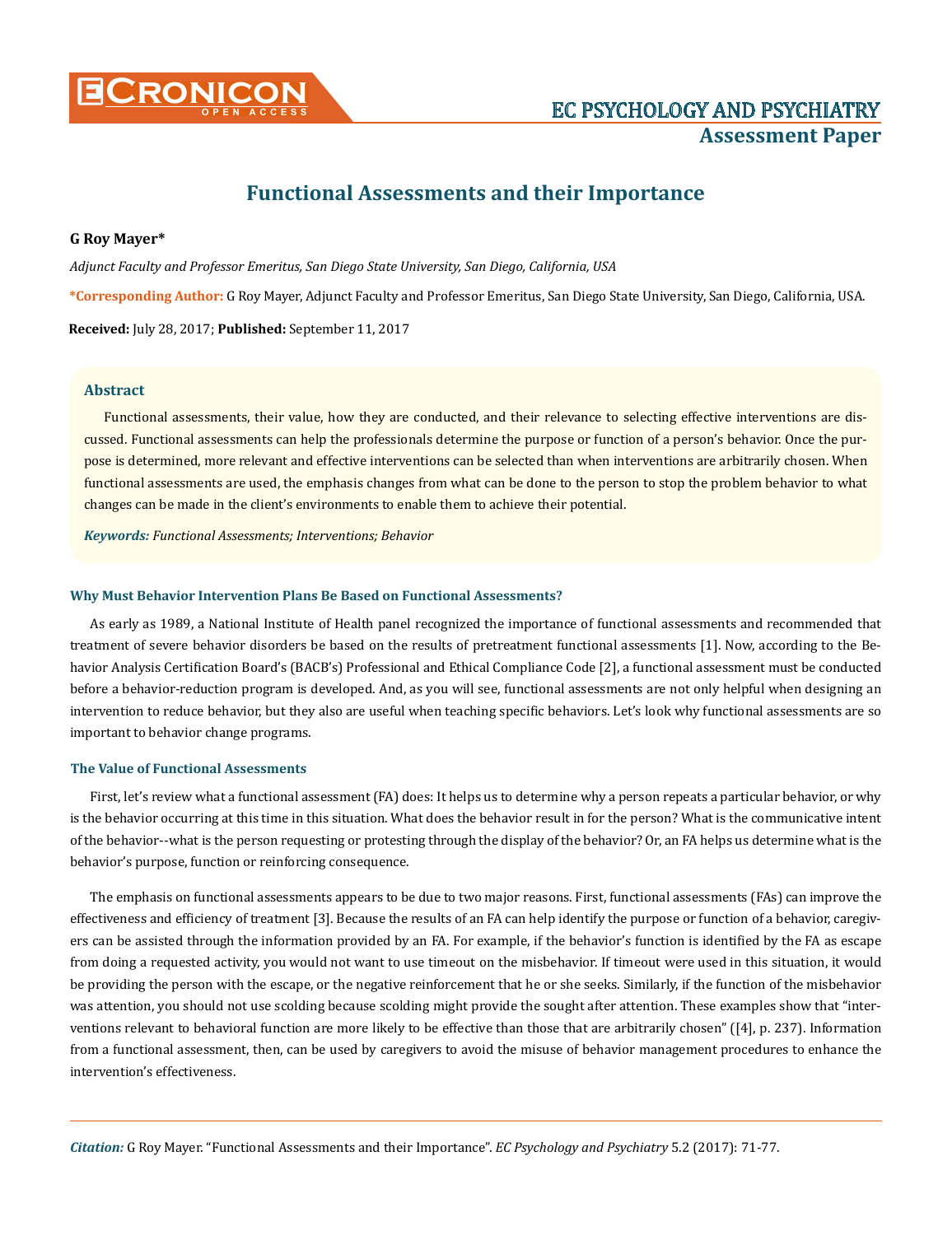Secondly, until the more recent emphasis on functional assessments, punishment approaches were considered to be the most effective means of reducing severe behavior problems [5,6]. A major problem with using punishment approaches, however, is that they foster aggression (e.g., violence, assaults, vandalism), escape (e.g., tardiness, truancies, and dropouts), low self-concepts, and negative attitudes toward self, home and/or school [7-9]. They also tend to be dehumanizing. Thankfully, research (e.g., Iwata., *et al*. [4]) has shown that reinforcement approaches to behavior reduction that match behavioral function are usually just as effective as punishment approaches. Thus, functional assessments have become particularly relevant in responding effectively to the national trend of replacing punishment with reinforcement approaches in changing behavior. In fact, according to current ethical standards, the least restrictive procedures likely to be effective are to be used, and reinforcement procedures are to be used rather than punishment whenever possible. Let's look next at conducting FAs.

# **Collection of Functional Assessment Information**

Functional assessment data are gathered from three sources: (1) interviews with significant others (e.g., parents, current and previous teachers, and others who know the individual well) and the individual (if at an adequate developmental level), (2) review of records and other assessment reports, and (3) direct observation. The following information must be obtained from these three sources: (a) information on the immediate antecedent events associated with the targeted inappropriate behavior, (b) information on the consequences to the targeted behavior to determine its function or purpose, (c) previously used interventions, (d) ecological factors or what we now call motivational operations (other antecedent events that influence the value, or magnitude, of immediate antecedents and consequences, such as how long has it been since the person has eaten - if food is to be used as a reinforcer, previous experience with requested activity, reinforcing and/or punitive nature of environment, etc.), and (e) any possible health and medical factors which may influence the student's behavior.

Functional assessments include three basic components. These three components form what is often referred to as a contingency, or ABC analysis, where the "A" stands for the antecedents, the "B" for the behavior(s), and the "C" for the consequences [10,11].

**Behaviors (B):** First, the problem and positive replacement behaviors must be operationally defined to facilitate communication among all involved parties, and so that the behaviors' severity can be measured. For example, if Mike engages in self-injurious behavior (SIB) during math, it might be operationalized as hitting his face with his fists. The positive replacement behavior might be completing his math without hitting. If the problem behavior was frequently leaving his table, the positive replacement behavior might be working on his assignment while at his table.

**Antecedents (A):** Next, antecedent events, including motivational operations, health and medical factors, are identified that predict the occurrence and nonoccurrence of the problem behavior. This also is done for the positive replacement behavior if it has occurred. For example, an antecedent event for SIB might be several instructions followed by several errors [12]. Antecedent events for working on the assignment without SIB might be academic materials that are adjusted to the student's level and that yield frequent success.

To obtain information that might help to predict the occurrence and nonoccurrence of the identified behaviors, answers to questions such as those in table 1 can be helpful.

| <b>Ouestions</b>                                                                                                                                                                                                     | <b>Information Collected</b> |
|----------------------------------------------------------------------------------------------------------------------------------------------------------------------------------------------------------------------|------------------------------|
| What are the differing circumstances under which problem and replacement behaviors occur?                                                                                                                            |                              |
| What are the circumstances under which the problem behavior does NOT occur?                                                                                                                                          |                              |
| Does the behavior (problem and/or replacement) occur at certain times of the day (e.g., individual<br>resists stopping or starting an activity, transitions poorly, or has difficulty in non-structured activities)? |                              |
| Does the behavior occur only in the presence of certain people?                                                                                                                                                      |                              |
| Does the behavior occur prior to or collateral with any other behavior (e.g., doing an assignment)?                                                                                                                  |                              |
| Could the problem behavior be related to a social or an academic skill deficit?                                                                                                                                      |                              |
| Does the problem behavior occur during certain seasons of the year?                                                                                                                                                  |                              |
| Does the problem behavior occur after eating certain food?                                                                                                                                                           |                              |
| Does the behavior occur after certain events in prior situations (e.g., in home, on the way to school,<br>during recess)?                                                                                            |                              |

*Table 1: Gathering Information to Predict the Occurrence and Nonoccurrence of the Identified Behaviors.*

**Consequences (C):** As the antecedents are being identified, it is helpful to determine what interventions have been used previously, and what possible functions, or purposes, do the problem and positive replacement behaviors serve. Four major functions have been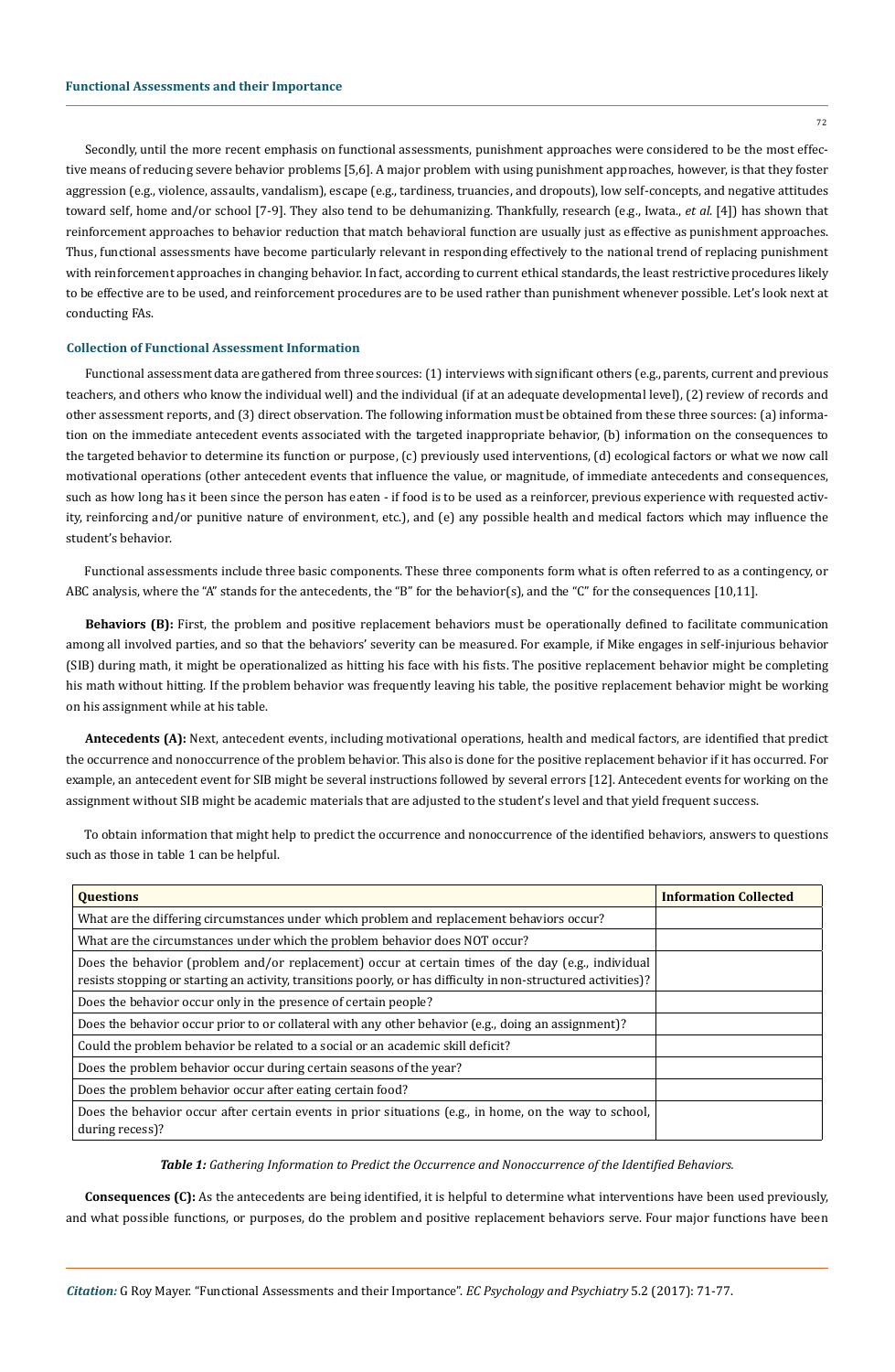identified. These include escape (Does the individual attempt to escape or avoid an activity or person?); attention seeking (Does the person engage in the behavior to obtain attention?); access to materials, activities, or food (Does the behavior result in getting the person what he wants?); and sensory stimulation or automatic reinforcement (Is the behavior self-reinforcing?). One task of the functional assessment is to help determine which function, or combination of functions, are maintaining the problem behavior. Another task of the functional assessment is to determine what specific activities, food items, forms of attention and other reinforcers within the functional area are maintaining the behavior. Once identified, these reinforcers can often be rearranged to support acceptable replacement behaviors.

Sometimes the problem behavior serves multiple functions. For example, three individuals with varying handicapping conditions and ages were found to engage in self-injury or aggression that resulted in escape from difficult tasks in one condition, and to engage in the same problem behavior to obtain access to preferred items in another condition [13].

To further complicate matters, the function or reinforcer for a behavior can change over time. In other words, the problem behavior may occur initially to achieve escape from a difficult task. An intervention is set up that successfully reduces the behavior, but later the behavior starts increasing in occurrence again, even though the "effective" program is still in consistent operation. Upon conducting an additional functional assessment it is found that the problem behavior is now being used to obtain access to preferred items. Thus, as Lerman, Iwata, Smith Zarcone, and Vollmer [14] point out: "When relapse occurs following successful treatment to reduce problem behavior, it is often attributed to inconsistent implementation of maintenance programs. Although less likely, another potential cause for relapse is a change in the behavior's maintaining contingency over time" (p. 357). Thus, when relapse is noted, and the agreed to intervention is being implemented consistently, a current FA should be conducted to determine if new treatment components are needed.

Functional assessments, then, should not be viewed as one-time events. In fact, it's helpful to continue the assessment throughout the intervention in order to better understand changes in the behavior and to fine-tune the intervention. For additional information on conducting functional assessments, a manual is available [15]. Also, Mayer., *et a*l. [11] have written a chapter addressing the topic.

#### **Matching Behavior's Function With Intervention**

It is clear that interventions that match the function(s) of aberrant behaviors are much more likely to be effective than those chosen arbitrarily. Thus, we will now address the four major functions that behavior serve and the interventions relevant to each function.

## **Escape/Avoidance**

Currently, two types of escape have been identified. The most common involves task avoidance. For example, SIB and aggression often function to avoid or to remove demands, requests, or other aversive situations or activities [4]. Various activities acquire aversive properties by being paired with failure or punishment. Even the "failure to provide frequent reinforcement for appropriate performance during training may create a situation in which instruction per se amounts to aversive stimulation" ([4], p. 236). Thus, a person might respond to an instruction to do a difficult or non-reinforcing assignment by engaging in an aberrant behavior in order to escape having to do the assignment.

The second type of escape involves social avoidance. Some individuals with disabilities engage in aberrant behavior when they receive attention from others. Apparently, attention from others has been paired with, or is associated with, punishment for them. They will engage in aberrant behavior in order to get the person to leave them alone.

When escape/avoidance from tasks is determined to be the behavior's function, some appropriate strategies can include [4] (1) increasing reinforcement for compliance (a differential reinforcement procedure of alternative behaviors--DRA), (2) initially removing or reducing the task demands followed by gradually increasing demands during training, (3) teaching individuals how to seek help when faced with difficult tasks, (4) providing differential reinforcement for the absence of the inappropriate behavior (DRO), and (5) teaching alternative, acceptable ways of escaping, such as short work breaks.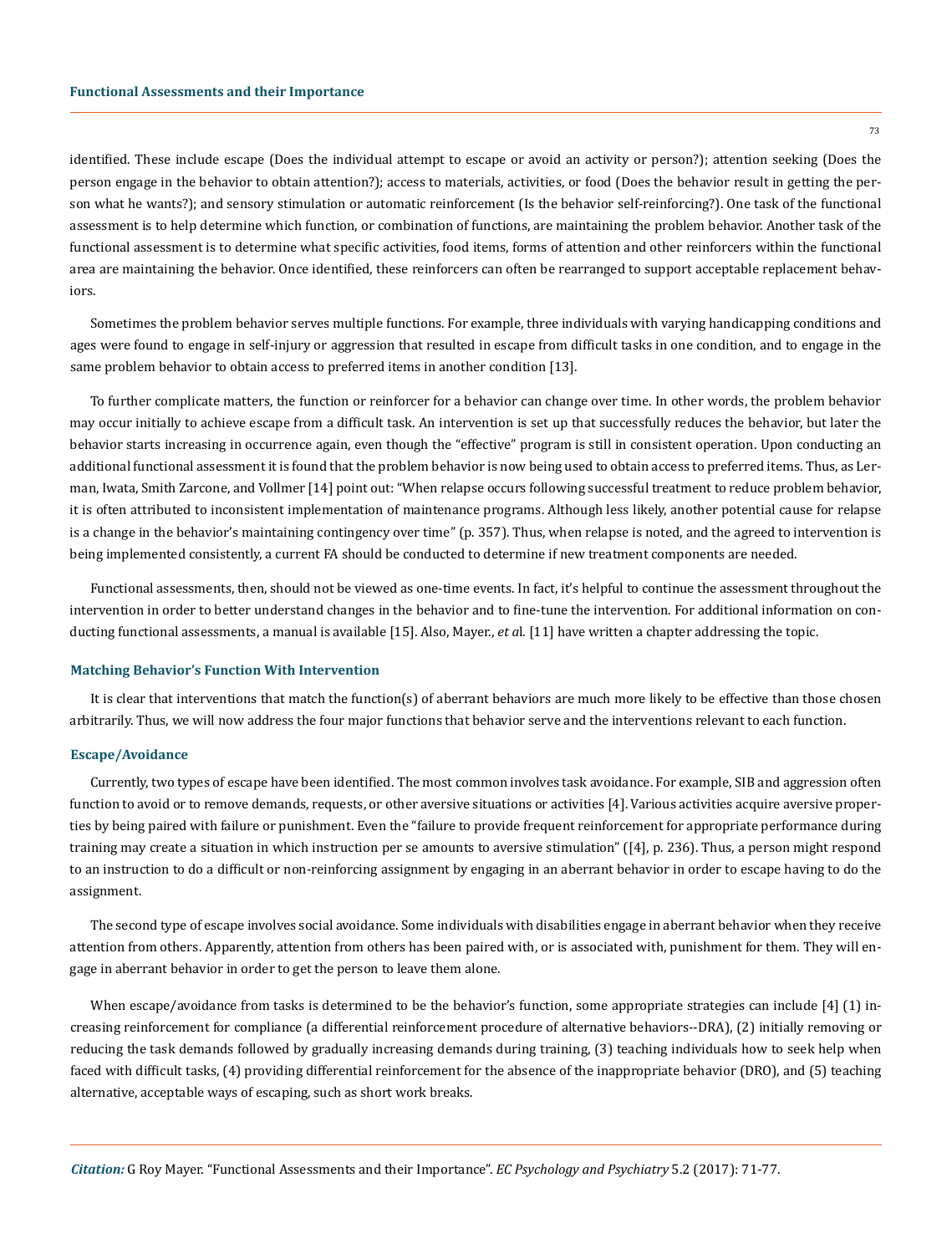When social avoidance is determined to be the behavior's function, the person would not be taught the alternative behavior of requesting assistance, as in task avoidance, for obvious reasons. One intervention strategy might be to pair social attention with other strong reinforcers, such as food, to help recondition social attention. Increased reinforcement for compliance (DRA) and for the absence of the aberrant behavior (DRO) also could be provided.

Avoid using procedures such as extinction and timeout with problem behaviors that are maintained by escape. The nonreinforcement conditions of timeout and extinction cannot be achieved; thus these procedures would be ineffective. Attempting to use them also would probably make the problem behavior worse, because the individuals would learn that if they engaged in the problem behavior they would be able to achieve escape--the behavior's function or reinforcer. This would result in reinforcing, or teaching, the very behavior targeted for reduction. For example, if Jim threw objects, engaged in SIB, or became aggressive when given attention or requested to do a difficult or aversive task, placing him in isolation would provide him with (negative) reinforcement in that he would get out of doing, or escape from, the aversive task or the attention. Similarly, if he were no longer responded to as a result of his problem behavior, he also would escape the aversive demands or the attention. Thus, all reinforcement from the problem behavior would not be withheld, as is required to make extinction effective.

## **Attention-Seeking**

Sometimes when a person engages in an aberrant behavior in response to an instructional demand, the function of the behavior might be to obtain additional attention rather than to avoid the task. Thus, it is important not to assume that certain behaviors (e.g., noncompliance) serve a certain function (e.g., escape). Careful, thorough functional assessments need to be conducted to determine the behavior's function.

When the function of the behavior has been determined to be obtaining attention from others, a variety of possible interventions might be used effectively. Commonly used strategies have included: (1) Provide more frequent attention to decrease the need to misbehave in order to obtain the attention. (2) Place the inappropriate behavior on extinction. (3) Teach alternative acceptable behaviors, by using strategies such as DRA, DRO and modeling, that will provide the sought after attention (e.g., functional communication training). Timeout also has been used effectively on inappropriate attention seeking behaviors. However, its use should be a last resort because it is a punitive procedure.

Avoid using verbal reprimands and interrupting or redirecting the student's behavior because these strategies sometimes make the problem behavior even worse. These strategies provide attention for the problem behavior and thus need to be avoided.

### **Access to Materials, Activities, or Food**

When the function of problem behavior has been determined to be obtaining access to materials, activities, or food, several strategies have been used successfully to reduce the problem behavior. One has been to deny access to the material, activity, or food for the problem behavior (i.e., implement extinction), while teaching and reinforcing alternative acceptable behaviors to achieve access. Another strategy has been to provide more frequent access to the material, activity, or food, but not contingent on the problem behavior. Response cost and timeout also have been used effectively [11], but their use should be a minimized because they are punitive procedures.

#### **Sensory Stimulation or Automatic Reinforcement**

Sensory stimulation can take various forms (e.g., waving hands in front of eyes when sitting in front of a light, rhythmic rocking, mouthing or biting hand, rubbing nose or ears lightly, masturbating, poking eyes, and scratching). Problem behaviors that produce automatic reinforcement usually occur when the individual is alone, perhaps to remove boredom. Thus, some strategies that have worked to reduce problem behaviors that are maintained by such sensory stimulation have involved (1) frequent or continuous access to alternative sources of stimulation, (2) response interruption and redirection, and, (3) the use of differential reinforcement strategies, such as DRO and DRA.

74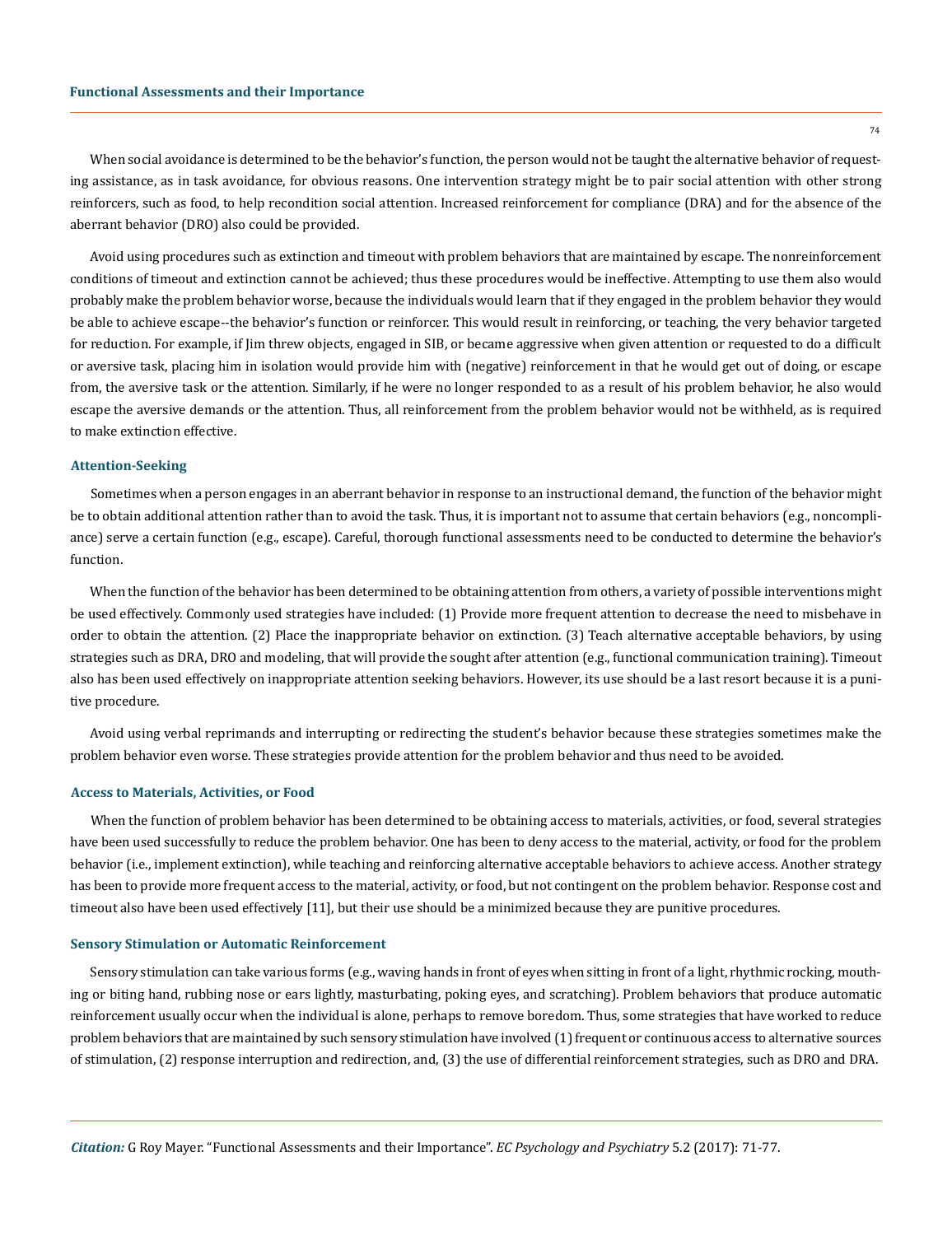75

*Citation:* G Roy Mayer. "Functional Assessments and their Importance". *EC Psychology and Psychiatry* 5.2 (2017): 71-77.

Avoid using withholding attention from the behavior, or placing the individual in timeout. Withholding attention from the behavior is not an application of extinction because it is impossible to withhold the self-reinforcement: The individual is likely to continue the self-reinforcement activity. Similarly, if placed in timeout, the individual is most likely to continue the self-stimulatory behavior during timeout. Thus, the non-reinforcing environment necessary for timeout to be effective is not achievable.

# **Examples of Matching Function with Interventions**

Let's look at a couple of examples:

- 1. The problem behavior (B) is that Mike waves his hands and makes grunting sounds loud enough for everyone in the classroom to hear. As we do our FA of the antecedents (A), we find that this behavior occurs mainly when he is sitting in the back of the room, the teacher is in the front of the room or helping other students in the class. The consequences (C) for his behavior is that the teacher goes to him, talks to him about his bothering other students and tries to calm him down. The other students look at him and complain about his annoying them. We would like Mike to complete his assignments without waving hands and making grunting sounds (the goal B). This goal has occurred when he was sitting near the teacher, or the teacher was working with him. So, based on this analysis of Mike's behavior, what is the function of his inappropriate behavior? It's attention. When he is getting his teacher's attention, he engages in his goal or replacement behavior. However, when he has been left for a period of time without the attention, he misbehaves. And, his misbehavior works. It gets him the attention he seeks. Thus, instead of giving Mike attention following his disruptive classroom behavior, the attention could be used to reinforce his assignment completion without his disrupting the class. In other words, the teacher could talk to him and compliment him every so often while he is working on his assignments. Gradually, the frequency of the teacher's attention could be reduced as Mike begins to learn to work quietly.
- 2. Maria behavior (B) is she whines in an irritating voice, saying she has a stomachache, she has to go to the bathroom, or she's tired when it's reading time. This occurs in situations (A) when she has a new reading assignment; she is asked to read out loud, and when the level of reading is too difficult for her skill level. As a result (C) she is sent to the nurse, bathroom or to lie down. In other words it appears she is able to escape from a difficult reading activity by engaging in these behaviors. To provide further evidence, we find that when the reading material is at her level and the topics are of interest to her, she stays in her seat while actively working on her reading assignment. One possible solution, then, would be to match the reading material to her reading level and interests.

Functional communication training (FCT) is based on using FAs to identify the function (or purpose) of the behavior and then using that function, or access to that reinforcer, for engaging in a socially acceptable alternative behavior. Carr and Durand documented and evaluated FCT in several studies [16-18]. When working with children who had various developmental disabilities, their FAs determined that some engaged in a problem behavior to gain attention, others to escape task demands that were difficult for them. For those who sought to escape the task demands, they taught them to solicit assistance. For those who sought attention, they taught them more appropriate means to attain the attention they sought. By so doing, they were able successfully to reduce problem behavior and increase the children's use of verbal requests.

Table 2 presents the four functions and summarizes some potentially useful and harmful interventions for each function.

| <b>Function of Behavior</b>             | <b>Potential Interventions</b>                                   |
|-----------------------------------------|------------------------------------------------------------------|
| Escape/Avoidance                        | <b>For Task Avoidance:</b>                                       |
|                                         | Reinforce for Compliance                                         |
|                                         | Teach How to Seek Help                                           |
|                                         | Teach Acceptable Alternatives to Escape                          |
|                                         | Reinforce for Absence of Problem                                 |
|                                         | Initially Remove/Reduce Task Demands and Then Gradually          |
|                                         | Introduce/Increase Demands                                       |
|                                         | <b>For Social Avoidance:</b>                                     |
|                                         | Pair Social Attention with Strong Reinforcers                    |
|                                         | Reinforce for Compliance                                         |
|                                         | Reinforce for Absence of Problem                                 |
|                                         | Avoid                                                            |
|                                         | Extinction (Ignoring)                                            |
|                                         | Timeout                                                          |
| <b>Attention Seeking</b>                | <b>Increase Attention for Appropriate Behaviors</b>              |
|                                         | Use Extinction on Problem Behavior                               |
|                                         | Teach Acceptable Alternatives for Attention                      |
|                                         | (Functional Communication Training)                              |
|                                         | Use Timeout as Last Resort                                       |
|                                         | Avoid                                                            |
|                                         | Verbal Reprimands                                                |
|                                         | Response Interruption/Redirection                                |
| Access (To Material, Activity, or Food) | Deny Access (Extinction)                                         |
|                                         | Teach Acceptable Alternatives to Obtain Access                   |
|                                         | Provide Frequent Non-Contingent Access                           |
|                                         | Use Response Cost or Timeout as Last Resort                      |
|                                         | Avoid                                                            |
|                                         | Access to Material, Activity, or Food Following Problem Behavior |
| <b>Sensory Stimulation</b>              | Increase Access to Alternative Sources of Stimulation            |
|                                         | Interrupt/Redirect Behavior                                      |
|                                         | Use Differential Reinforcement Strategies                        |
|                                         | Avoid                                                            |
|                                         | Withholding Attention                                            |
|                                         | Timeout                                                          |

*Table 2: Matching intervention to behavioral function.*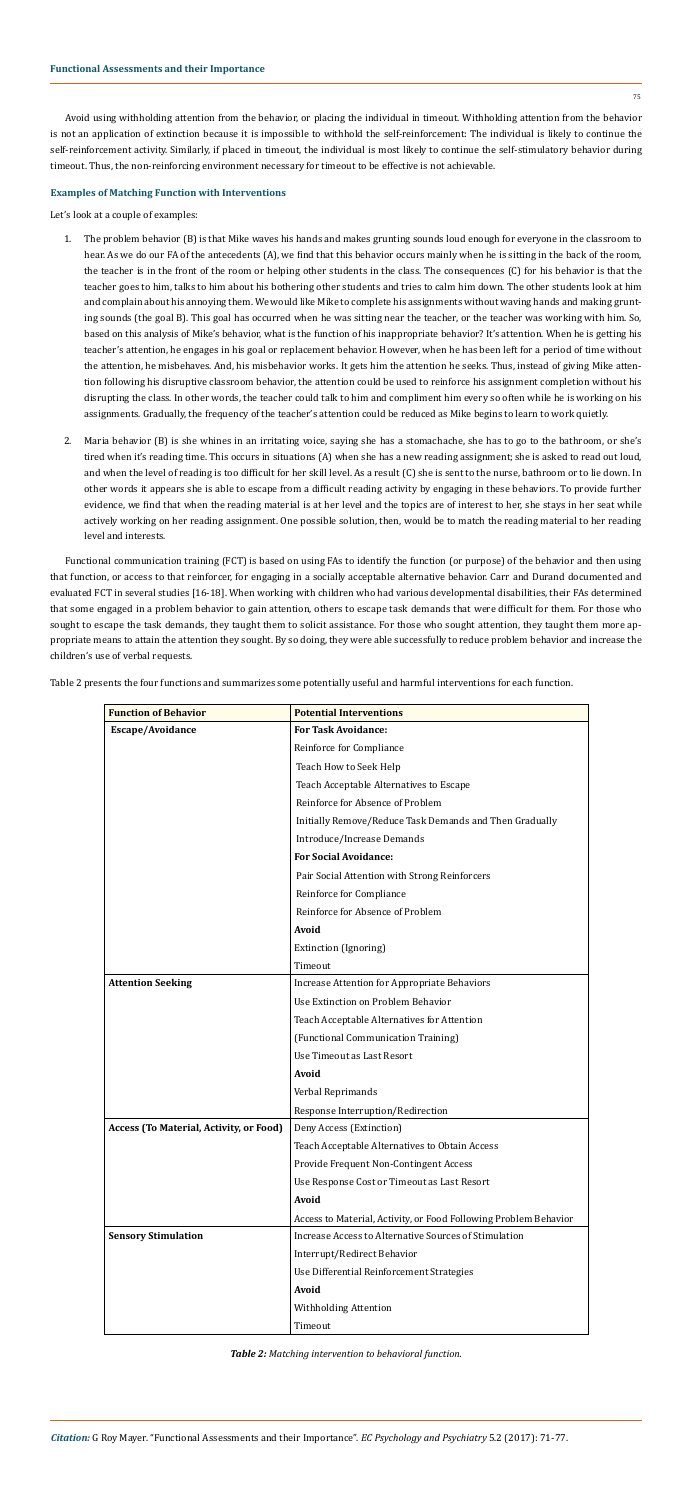#### **Concluding Comments**

Treatment approaches based on behavioral function are becoming widely recognized, accepted, and in some cases mandated. The reason for this greater emphasis is that functional assessments can result in major reductions in the misuse of behavioral procedures, and in significant reductions in the use of punishment by parents, educators and other care givers. Functional assessments, then, focus on what changes can be made in the school and/or home that can create an environment more conducive for learning, rather than on what can be done to individuals to stop their "problem" behavior.

When conducting a functional assessment, always remember that antecedent conditions must be carefully considered along with the consequences. Within each major functional category there can be many variants that need to be identified for effective treatment planning. For example, under social avoidance, it might be discovered that self-injury occurs following the attention of specific adults, and not others. Or, within task avoidance, aggression might be more likely when a youngster is given a long task rather than a short one [17]. Sometimes a change in such antecedent conditions alone can substantially reduce the occurrence of the problem behavior. Thus, both antecedent and consequential factors must be analyzed in the functional assessment to obtain a clear picture of what might be the most effective intervention to employ.

A variety of effective interventions are possible, and depending on the situation, some are better than others. Also, the suggested interventions are only examples and are not meant to be comprehensive. Other interventions might be more appropriate in various contexts. Nor should it be assumed that the "best" intervention should always be recommended. The recommended intervention must be contextually appropriate. For as Horner [3] has so eloquently stated:

The goal is not to find the one true intervention, but to find an intervention that is effective and will be implemented by the people in the setting. An intervention is contextually appropriate if it fits with the skills, schedules, resources, and values of the people who must implement the plan (p. 403).

Therefore, it is usually best for the professional to involve care givers in the intervention selection process. By doing so, the selected interventions are much more likely to be based on the skills of the care givers, and they will feel greater ownership and commitment to the program: important factors if the intervention is to be implemented.

# **Bibliography**

- 1. [National Institutes of Health. "NIH consensus development conference on the treatment of destructive behaviors in persons with](https://consensus.nih.gov/1989/1989DestructiveBehaviorsDevelopment075html.htm) [developmental disabilities". Bethesda MD: Author \(1989\).](https://consensus.nih.gov/1989/1989DestructiveBehaviorsDevelopment075html.htm)
- 2. [Behavior analyst certification board professional and ethical compliance code for behavior analysts. bacb.com \(2016\).](https://bacb.com/wp-content/uploads/170706-compliance-code-english.pdf)
- 3. [Horner RH. "Functional assessment: Contributions and future directions".](https://www.ncbi.nlm.nih.gov/pmc/articles/PMC1297816/) *Journal of Applied Behavior Analysis* 27.2 (1994): 401-404.
- 4. Iwata BA., *et al*[. "The functions of self-injurious behavior: An experimental-epidemiological analysis".](https://www.ncbi.nlm.nih.gov/pmc/articles/PMC1297800/) *Journal of Applied Behavior Analysis* [27.2 \(1994\): 215-240.](https://www.ncbi.nlm.nih.gov/pmc/articles/PMC1297800/)
- 5. Carr EG., *et al*. "Reinforcement and stimulus-based treatments for severe behavior disorders in developmental disabilities". In U.S. Department and Health and Human Services. Treatment of destructive behaviors in persons with developmental disabilities (NIH Publication No. 91-2410). Bethesda, MD: National Institutes of Health (1991): 173-229.
- 6. Cataldo MF. "The effects of punishment and other behavior reducing procedures on the destructive behaviors of persons with developmental disabilities". In U. S. Department of Health and Human Services. Treatment of destructive behaviors in persons with developmental disabilities (NIH Publication No. 91-2410). Bethesda, MD: National Institutes of Health (1991): 231-341.